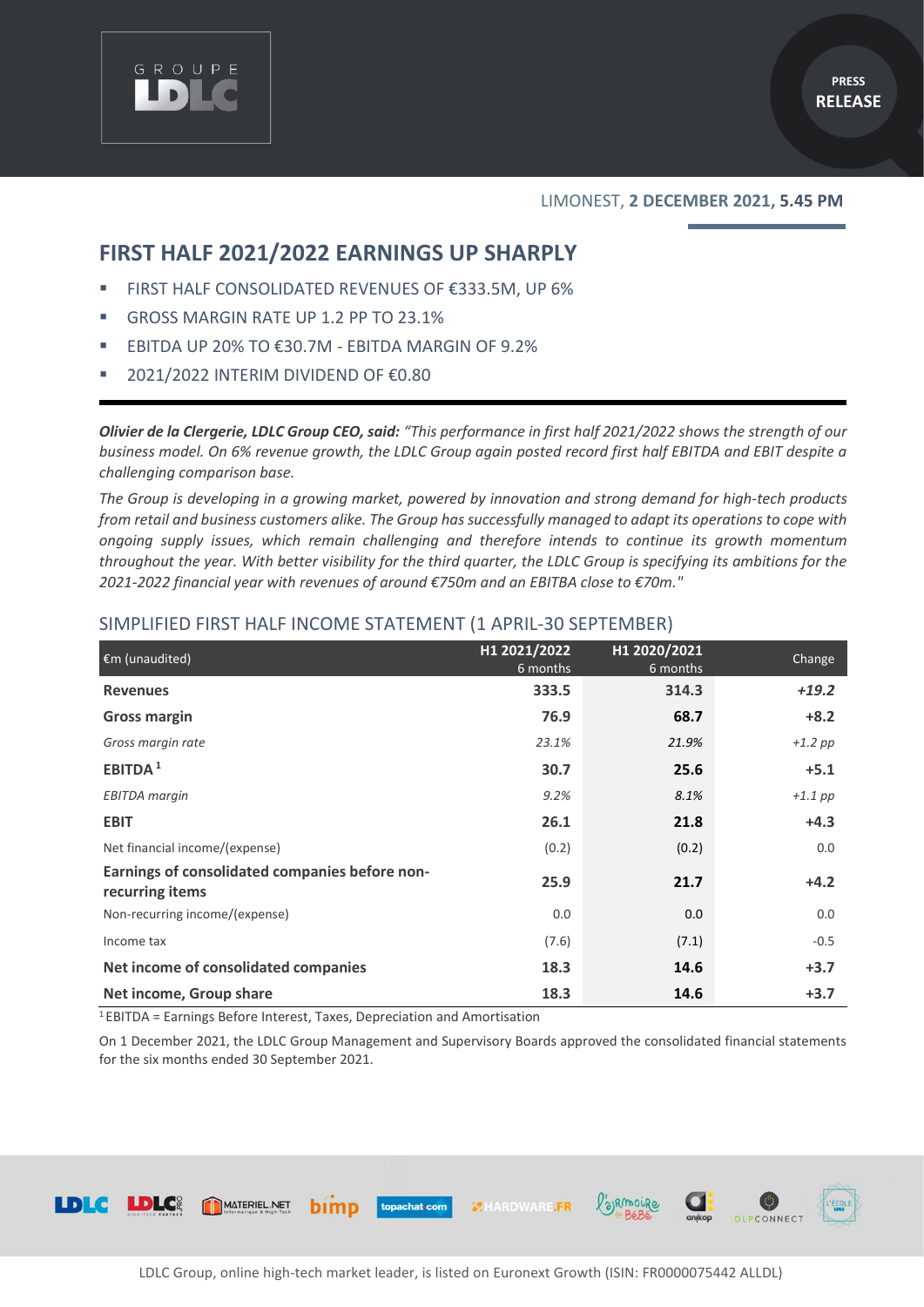

## H1 2021/2022 BUSINESS REVIEW

## **Record revenues of €333.5m for H1 2021/2022 (up 6.1% as reported, up 5.3% at constant consolidation scope)**

For the six months ended, the BtoC business recorded revenues of €236.1m, pointing to a high level of resilience compared with last year's outstanding performance (up 0.4% at constant consolidation scope – Top Achat acquired on 10 April 2020, i.e. 10 days unconsolidated last year). Online BtoC revenues edged down over the period (down 2.2%), but nevertheless remained high in line with the record performance recorded in the first half of 2020/2021. LDLC store revenues rose 21.8% to €42.6m, once again demonstrating the complementary nature of the distribution channels.

The BtoB business recorded a 20.5% increase in revenues to €91.6m in first half 2021/2022 compared to €76.0m last year. In addition to a favourable comparison base in the first quarter, this business continues to benefit from demand for equipment from corporate customers seeking to keep pace with the boom in digital technology and the new uses it brings.

The Group's average basket rose sharply to €472 excl. VAT (from €390 excl. VAT last year) reflecting changes in the product mix impacted by ongoing supply difficulties and improved availability of mid-range and high-end products. Customer acquisition remains high, with 221,000 new BtoC and BtoB customers added in H1.

Other businesses were up 6.2% at €5.8m, compared to €5.4m in H1 2020/2021. In the childcare segment, L'Armoire de Bébé remains on a path of strong growth after posting H1 2021/2022 revenues of €4.0m, up 15.7%. The brand is pursuing the development of its online business and the expansion of its physical retail chain (5 stores at 30 September 2021).

## **Gross margin rate up 1.2 pp to 23.1%**

Gross margin increased 12% to €76.9m in H1 2021/2022, thanks to healthy topline growth and a 23.1% gross margin rate still running at the record levels we saw throughout 2020/2021, with market trends set to positive (product range, less reliance on promotional offers).

The Group stresses the outstanding nature of the gross margin for the first half of the year and reaffirms its vision of a normative gross margin of 21.5% in the medium term.

## **Operating profit up 20% in H1 2021/2022**

First half EBITDA came to €30.7m, up 20% on the previous year. This improvement in operating profitability, with an EBITDA margin of 9.2% versus 8.1% last year, was attributable to a higher gross margin and a slower increase in operating expenses excluding cost of goods sold (up 8% versus H1 2020/2021).

Net financial expense was unchanged at €0.2m and the Group booked no non-recurring items over the period.

Net income for first half 2021/2022 was €18.3m, up 26% from €14.6m the previous year.

## **Robust financial structure**

Shareholders' equity rose to €110.0m at the end of the first half, compared to €101.6m at 31 March 2021.

In a tougher environment for sourcing supplies, the Group decided to spend some free cash to streamline supply and inventory management in order to keep pace with consumer demand in the run-up to the Christmas period.

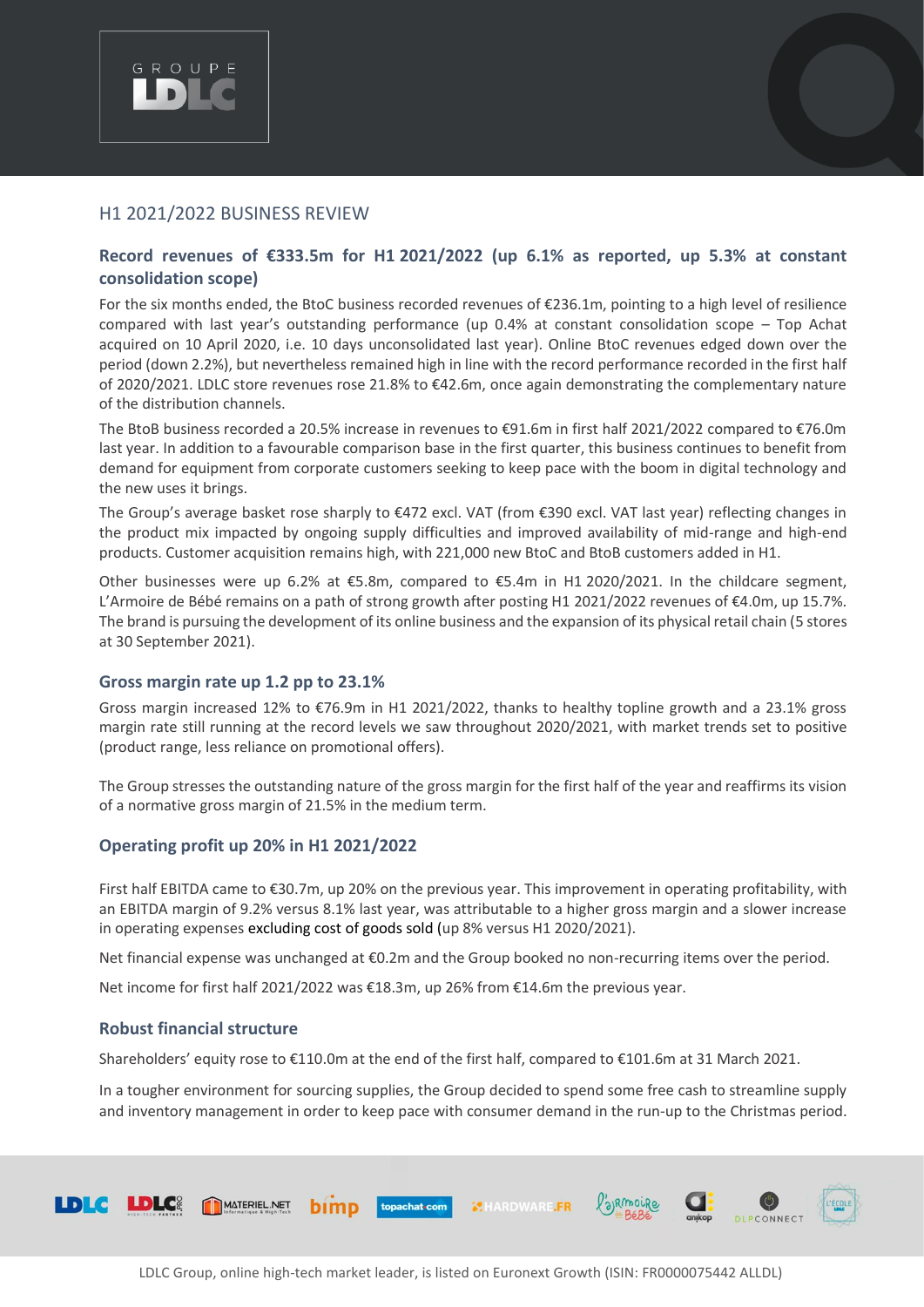

This added €37.1m to working capital over the period. Stripping out this spend, net cash nonetheless stayed positive at €14.6m compared to €31.3m at 31 March 2021.

### **Four-day week**

In the first half of the year, the Group proved that its transition to a four-day working week, in operation since January 2021, is beneficial not only for staff well-being and commitment but also for Group earnings, which rose to record highs over the period.

## 2021/2022 INTERIM DIVIDEND

In line with the policy of rewarding shareholders announced last year, the LDLC Group approved the payment of an ordinary interim dividend of €0.80 per share in respect of FY 2021/2022 (ex-dividend date 23 February 2022, payment date 25 February 2022).

## RECENT NEWS AND OUTLOOK

#### **Customer Service of the Year award for the eighth year running**

On 19 November 2021 LDLC received the "Customer Service of the Year" award for 2022<sup>1</sup>. For the eighth year in a row, the LDLC Group topped the rankings in the Technical Product Retail category, scoring 19.24/20. LDLC's 60 advisers work tirelessly to make sure customers receive the best possible advice, handling 550,000 requests per year by phone, email, live chat or on social media.

## **BIMP stores join the chain rebranded as LDLC Apple Premium Reseller**

To unify its branding and maximise leverage of LDLC store brand recognition, the Group has announced the 18 BIMP stores will be renamed "LDLC Apple Premium Reseller". The LDLC Apple stores will continue to target a professional and retail consumer base offering Apple-branded products and specialist Apple expertise. The Perpignan store has already migrated to the new banner and the remaining stores are expected to follow suit by year-end.

## **Confidence reaffirmed in full year 2021/2022**

The LDLC Group continues to observe favourable long-term trends in its markets buoyed by strong demand for equipment in response to new digital uses and product innovation. However, while most of its market segments are not experiencing serious shortages, the Group will have around 35% fewer graphics cards available than last year. These card shortages should not, however, drag on into Q4 when, with the Christmas rush for graphics cards over, supply levels should be comparable to those seen in the same quarter last year.

As a result, the Group is forecasting full year 2021/2022 revenues of around €750m. Margins should fall back toward more normal levels and therefore, notwithstanding the stellar performance in H1, the Group forecasts EBITDA of close to €70m.

<sup>&</sup>lt;sup>1</sup> Technical Product Retail category - BVA Group survey - Viséo CI - Read more at escda.fr